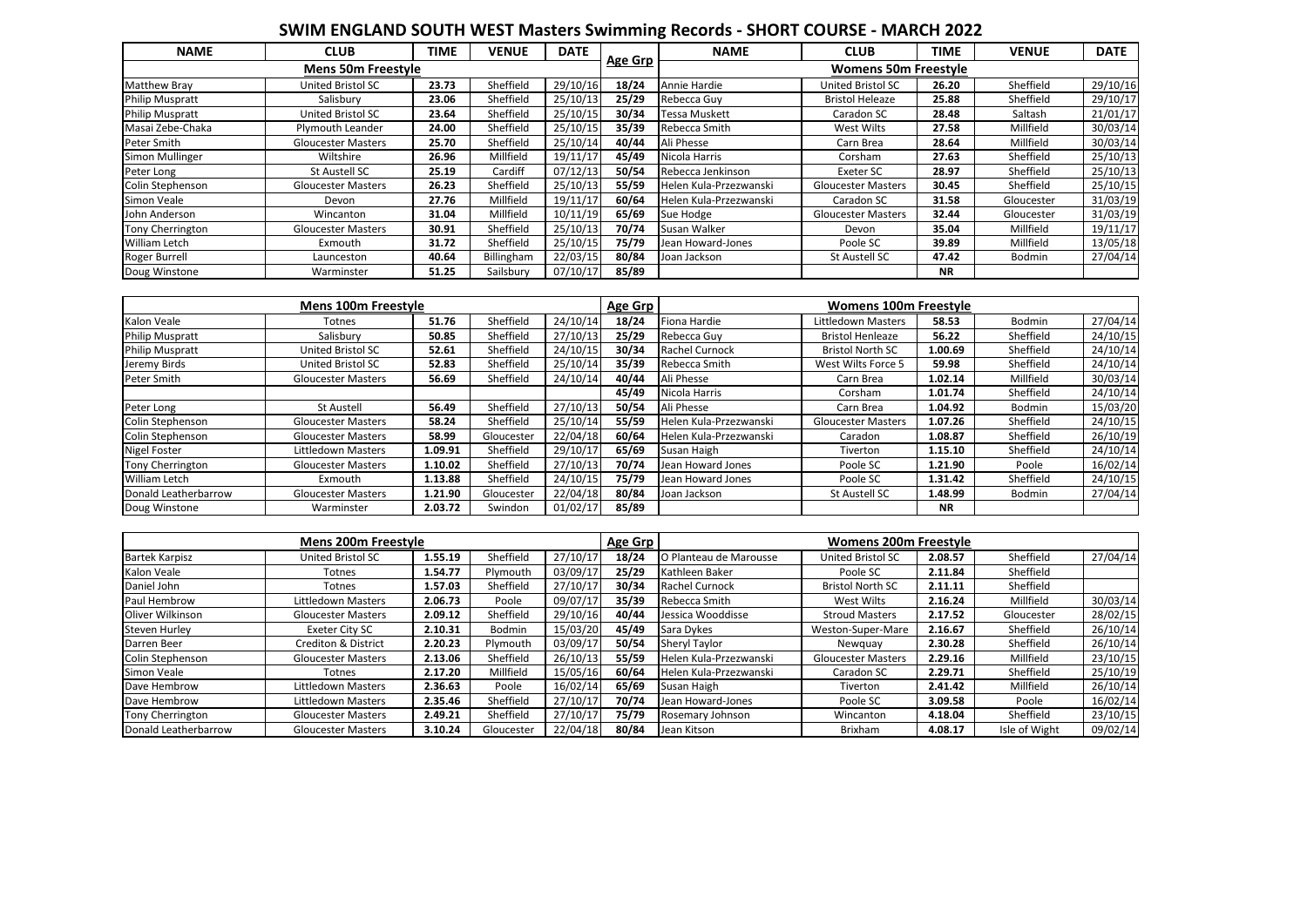| <b>NAME</b>             | <b>CLUB</b>                | TIME      | <b>VENUE</b>           | <b>DATE</b> |         | <b>NAME</b>            | <b>CLUB</b>                  | TIME    | <b>VENUE</b> | <b>DATE</b> |
|-------------------------|----------------------------|-----------|------------------------|-------------|---------|------------------------|------------------------------|---------|--------------|-------------|
|                         | <b>Mens 400m Freestyle</b> |           |                        |             | Age Grp |                        | <b>Womens 400m Freestyle</b> |         |              |             |
| Levin Veale             | Totnes                     | 4.15.45   | Gloucester             | 21/04/18    | 18/24   | Lauren Matthews        | Swindon Dolphins             | 4.34.25 | Sheffield    | 28/10/17    |
| Kalon Veale             | Totnes                     | 4.12.36   | <b>Bartne Copthall</b> | 08/07/17    | 25/29   | Nia Westlake           | Cinderford                   | 4.48.77 | Sheffield    | 29/10/21    |
| Daniel John             | Totnes                     | 4.11.93   | Sheffield              | 28/10/17    | 30/34   | <b>Rachel Curnock</b>  | <b>Bristol North SC</b>      | 4.43.67 | Sheffield    | 28/10/17    |
| Paul Hembrow            | Littledown Masters         | 4.32.83   | Poole                  | 09/07/17    | 35/39   | Jessica Wooddisse      | <b>Stroud Masters</b>        | 4.44.15 | Sheffield    | 25/10/14    |
| <b>Oliver Wilkinson</b> | <b>Gloucester Masters</b>  | 4.30.14   | Sheffield              | 29/10/16    | 40/44   | Jessica Wooddisse      | <b>Stroud Masters</b>        | 4.45.65 | Gloucester   | 23/04/17    |
| <b>Steven Hurley</b>    | Exeter City SC             | 4.36.09   | Bodmin                 | 15/03/20    | 45/49   | Jessica Wooddisse      | <b>Stroud Masters</b>        | 4.50.01 | Millfield    | 27/02/22    |
| Sean Kinsey             | <b>Stroud Masters</b>      | 4.32.32   | Sheffield              | 29/10/16    | 50/54   | Sheryl Taylor          | Newguay                      | 5.19.80 | Sheffield    | 25/10/14    |
| Sean Kinsey             | <b>Stroud Masters</b>      | 4.44.52   | Gloucester             | 31/03/19    | 55/59   | Helen Kula-Przexwanski | <b>Gloucester Masters</b>    | 5.22.35 | Guernsey     | 01/04/17    |
| Simon Veale             | Totnes                     | 4.49.26   | Sheffield              | 28/10/17    | 60/64   | Susan Haigh            | Tiverton                     | 5.21.86 | Sheffield    | 27/10/13    |
| Dave Hembrow            | Littledown Masters         | 5.27.32   | Poole                  | 16/02/14    | 65/69   | Susan Haigh            | Tiverton                     | 5.40.12 | Millfield    | 12/03/17    |
| Dave Hembrow            | Littledown Masters         | 5.32.68   | <b>Bristol</b>         | 24/09/17    | 70/74   | <b>Esther Murray</b>   | <b>Gloucester Masters</b>    | 8.07.70 | Gloucester   | 23/04/17    |
| <b>Tony Cherrington</b> | <b>Gloucester Masters</b>  | 6.06.66   | Sheffield              | 28/10/17    | 75/79   | Ann Humphris           | Barnstaple                   | 9.37.11 | Millfield    | 30/03/14    |
|                         |                            | <b>NR</b> |                        |             | 80/84   | Jean Kitson            | <b>Brixham</b>               | 8.29.78 | Millfield    | 30/03/14    |

|                       | <b>Mens 800m Freestyle</b> |           |           |          | Age Grp |                      | <b>Womens 800m Freestyle</b> |           |               |          |  |
|-----------------------|----------------------------|-----------|-----------|----------|---------|----------------------|------------------------------|-----------|---------------|----------|--|
|                       |                            | 9.27.56   |           |          | 18/24   | Emma Baird           | <b>Weyport Masters</b>       | 10.13.65  | Sheffield     | 26/10/13 |  |
| Daniel John           | <b>Totnes</b>              | 8.47.34   | Sheffield | 25/10/15 | 25/29   | Nia Westlake         | Cinderford                   | 9.55.71   | Sheffield     | 29/10/21 |  |
| Daniel John           | Totnes                     | 8.48.46   | Sheffield | 29/10/17 | 30/34   |                      |                              | 12.21.05  |               |          |  |
| Peter Gleed           | Southwold                  | 9.10.21   | Sheffield | 26/10/13 | 35/39   | Jessica Wooddisse    | <b>Stroud Masters SC</b>     | 9.42.18   | Sheffield     | 26/10/14 |  |
| Oliver Wilkinson      | <b>Gloucester Masters</b>  | 9.23.53   | Sheffield | 30/10/16 | 40/44   |                      |                              | 12.21.05  |               |          |  |
| Darren Beer           | Exmouth                    | 10.15.09  | Sheffield | 30/10/16 | 45/49   | Jessica Wooddisse    | <b>Stroud Masters SC</b>     | 9.57.72   | Sheffield     | 31/10/21 |  |
| <b>Mark Partridge</b> | <b>Stroud Masters</b>      | 11.22.17  | Sheffield | 30/10/16 | 50/54   | Sheryl Taylor        | Newguay                      | 10.54.73  | Sheffield     | 26/10/14 |  |
| Simon Veale           | <b>Totnes</b>              | 9.54.66   | Sheffield | 26/10/14 | 55/59   | Sheryl Taylor        | Newguay                      | 11.36.63  | Sheffield     | 26/10/13 |  |
| Simon Veale           | <b>Totnes</b>              | 10.01.58  | Sheffield | 29/10/17 | 60/64   | Jayne Ball           | <b>Gloucester Masters</b>    | 11.15.12  | Barnet        | 12/07/14 |  |
|                       |                            | 15.15.19  |           |          | 65/69   | Susan Haigh          | Tiverton                     | 12.04.76  | Sheffield     | 26/10/18 |  |
| Tony Cherrington      | <b>Gloucester Masters</b>  | 11.57.70  | Sheffield | 26/10/13 | 70/74   | <b>Margaret Rose</b> | Littledown Masters           | 17.05.10  | Sheffield     | 26/10/13 |  |
| Tony Cherrington      | <b>Gloucester Masters</b>  | 12.56.44  | Sheffield | 29/10/17 | 75/79   |                      |                              | <b>NR</b> |               |          |  |
|                       |                            | <b>NR</b> |           |          | 80/84   | Jean Kitson          | <b>Brixham</b>               | 17.01.78  | Isle of Wight | 09/02/14 |  |

|                  | Mens 1500m Freestyle      |          |           |          | Age Grp |                       | <b>Womens 1500m Freestyle</b> |           |              |          |
|------------------|---------------------------|----------|-----------|----------|---------|-----------------------|-------------------------------|-----------|--------------|----------|
| Michal Kotlewski | United Bristol SC         | 17.25.73 | Sheffield | 24/10/14 | 18/24   | Emma Baird            | <b>Weyport Masters</b>        | 19.57.42  | Sheffield    | 25/10/13 |
| Daniel John      | Totnes SC                 | 17.03.45 | Sheffield | 28/10/16 | 25/29   | Nia Westlake          | Cinderford                    | 19.14.57  | Sheffield    | 29/10/21 |
| Daniel John      | Totnes SC                 | 16.52.96 | Sheffield | 27/10/17 | 30/34   |                       |                               | 26.43.79  |              |          |
| Pip Bennett      | <b>Bristol Henleaze</b>   | 18.22.47 | Sheffield | 27/10/17 | 35/39   | Jessica Wooddisse     | <b>Stroud Masters SC</b>      | 18.26.05  | Sheffield    | 24/10/14 |
| Oliver Wilkinson | <b>Gloucester Masters</b> | 17.58.75 | Sheffield | 28/10/16 | 40/44   |                       |                               | 21.10.93  |              |          |
| Nigel Dawson     | <b>Gloucester Masters</b> | 22.06.93 | Sheffield | 23/10/15 | 45/49   | Jessica Wooddisse     | <b>Stroud Masters SC</b>      | 18.53.92  | Sheffield    | 29/10/21 |
| Rob Kellaway     | East Dorset Open Water SC | 20.29.84 | Sheffield | 23/10/15 | 50/54   | Sheryl Taylor         | Newguay                       | 20.42.60  | Sheffield    | 25/10/13 |
|                  |                           | 21.27.88 |           |          | 55/59   | Sheryl Taylor         | Newguay                       | 21.25.27  | Sheffield    | 23/10/15 |
| David Grainger   | <b>Gloucester Masters</b> | 22.11.36 | Sheffield | 28/10/16 | 60/64   | Susan Haigh           | Tiverton                      | 21.29.00  | Sheffield    | 25/10/13 |
| David Hembrow    | Littledown Masters        | 21.50.93 | Sheffield | 28/10/16 | 65/69   | Susan Haigh           | <b>Tivertom</b>               | 23.00.15  | Bexlev Heath | 23/10/15 |
| David Hembrow    | Littledown Masters        | 21.40.00 | Sheffield | 27/10/17 | 70/74   | <b>Margaret Rouse</b> | <b>Littledown Masters</b>     | 27.07.64  | Aldershot    | 25/10/13 |
| John Perks       | Tewkesbury                | 31.25.52 | Sheffield | 25/10/13 | 75/79   |                       |                               | <b>NR</b> |              |          |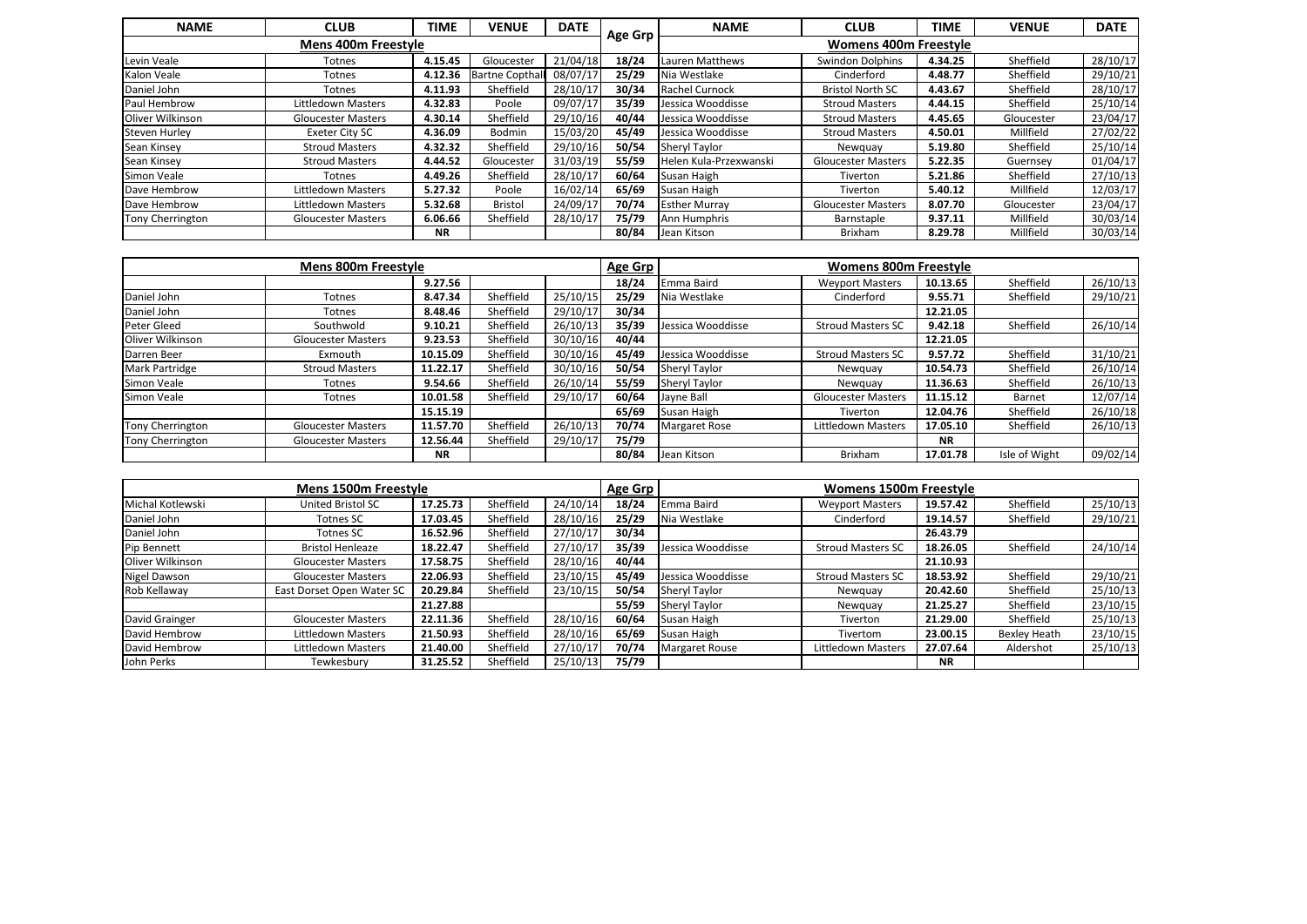| <b>NAME</b>           | <b>CLUB</b>                | TIME    | <b>VENUE</b> | <b>DATE</b> |         | <b>NAME</b>             | <b>CLUB</b>                  | TIME      | <b>VENUE</b>       | <b>DATE</b> |
|-----------------------|----------------------------|---------|--------------|-------------|---------|-------------------------|------------------------------|-----------|--------------------|-------------|
|                       | <b>Mens 50m Backstroke</b> |         |              |             | Age Grp |                         | <b>Womens 50m Backstroke</b> |           |                    |             |
| Kalon Veale           | Totnes                     | 25.25   | Sheffield    | 24/10/14    | 18/24   | Stephanie Bremner       | Warminster                   | 30.24     | Millfield          | 10/11/13    |
| Kalon Veale           | Totnes                     | 25.70   | Plymouth     | 03/09/17    | 25/29   | <b>Emma Challis</b>     | <b>Totnes</b>                | 31.77     | Sheffield          | 23/10/15    |
| James Edmonds         | United Bristol SC          | 26.64   | Sheffield    | 28/10/17    | 30/34   | <b>Emma Challis</b>     | <b>Totnes</b>                | 31.88     | Sheffield          | 30/10/16    |
| Jonathan Audis        | Swindon Dolphins           | 27.16   | Sheffield    | 28/10/17    | 35/39   | Katie Nimmo             | <b>Gloucester Masters</b>    | 32.22     | Sheffield          | 27/10/13    |
| Bjorn Hoffman         | Backwell                   | 31.04   | Sheffield    | 23/10/15    | 40/44   | Katie Nimmo             | <b>Gloucester Masters</b>    | 33.08     | Sheffield          | 28/10/17    |
| <b>Matthew Bailey</b> | <b>Gloucester Masters</b>  | 30.83   | Millfield    | 14/11/21    | 45/49   | Ali Phesse              | Carn Brea & Helston          | 32.58     | Sheffield          | 28/10/17    |
| <b>Matthew Bailey</b> | <b>Gloucester Masters</b>  | 30.58   | Millfield    | 27/02/22    | 50/54   | Ali Phesse              | Carn Brea & Helston          | 33.16     | Bodmin             | 15/03/20    |
| Simon Veale           | Totnes                     | 30.98   | Sheffield    | 24/10/14    | 55/59   | Helen Kula-Przezwanski  | <b>Gloucester Masters</b>    | 36.42     | Sheffield          | 23/10/15    |
| Simon Veale           | Totnes                     | 31.24   | Sheffield    | 30/10/16    | 60/64   | Helen Kula-Przezwanski  | Caradon SC                   | 36.61     | Sheffield          | 25/10/19    |
| <b>Nigel Foster</b>   | Swim Bournemouth           | 36.85   | Sheffield    | 23/10/15    | 65/69   | Julia Kemp              | Salisbury                    | 42.16     | Millfield          | 10/11/13    |
| Tony Cherrington      | <b>Gloucester Masters</b>  | 39.70   | Millfield    | 29/09/13    | 70/74   | Carol Fellows           | <b>Bristol Masters</b>       | 46.50     | <b>Bristol</b>     | 24/09/17    |
| William Letch         | Exmouth                    | 42.96   | Sheffield    | 23/10/15    | 75/79   | <b>Muriel Hitchcock</b> | Warminster                   | 54.80     | <b>Hutton Moor</b> | 15/11/14    |
| Roger Burrell         | Launceston                 | 48.75   | Sheffield    | 23/10/15    | 80/84   | Lorna Harding           | Salisbury                    | 58.17     | Trowbridge         | 22/02/14    |
| Doug Winstone         | Warminster                 | 1.08.18 | Swindon      | 01/02/17    | 85/89   |                         |                              | <b>NR</b> |                    |             |

|                       | <b>Mens 100m Backstroke</b> |         |            |          | Age Grp |                        | <b>Womens 100m Backstroke</b> |           |               |          |
|-----------------------|-----------------------------|---------|------------|----------|---------|------------------------|-------------------------------|-----------|---------------|----------|
| Kalon Veale           | Totnes                      | 54.67   | Sheffield  | 26/10/14 | 18/24   | Fiona Hardie           | Poole SC                      | 1.03.95   | Sheffield     | 29/10/16 |
| Kalon Veale           | Totnes                      | 55.39   | Plymouth   | 03/09/17 | 25/29   | Cara Deasy             | Barnstaple                    | 1.09.62   | Millfield     | 12/03/17 |
| James Edmonds         | United Bristol SC           | 57.03   | Sheffield  | 29/10/16 | 30/34   | Kerrie Aldridge        | <b>Dursley Dolphins</b>       | 1.09.96   | Sheffield     | 26/10/14 |
| Jonathan Audis        | Swindon Dolphins            | 58.45   | Sheffield  | 27/10/17 | 35/39   | Rebecca Smith          | West Wilts                    | 1.09.28   | Millfield     | 30/03/14 |
|                       |                             | 1.11.15 |            |          | 40/44   | Heidi Hunt             | Exmouth                       | 1.13.58   | Sheffield     | 26/10/14 |
| Jonathan Rawlings     | <b>Gloucester Masters</b>   | 1.11.15 | Sheffield  | 25/10/13 | 45/49   | Nicola Harris          | Corsham                       | 1.10.46   | Sheffield     | 26/10/14 |
| <b>Matthew Bailey</b> | <b>Gloucester Masters</b>   | 1.07.89 | Millfield  | 27/02/22 | 50/54   | Ali Phesse             | Carn Brea                     | 1.15.04   | Bodmin        | 15/03/20 |
| Simon Veale           | Totnes                      | 1.07.53 | Sheffield  | 25/10/13 | 55/59   | Helen Kula-Przezwanski | <b>Gloucester Masters</b>     | 1.17.99   | Sheffield     | 25/10/15 |
| Simon Veale           | Totnes                      | 1.08.98 | Millfield  | 15/05/16 | 60/64   | Helen Kula-Przezwanski | Caradon SC                    | 1.18.33   | Guernsey      | 07/04/19 |
| <b>Nigel Foster</b>   | Swim Bournemouth            | 1.18.28 | Sheffield  | 25/10/15 | 65/69   | Gillian Ferris         | <b>Gloucester Masters</b>     | 1.37.98   | Millfield     | 27/02/22 |
| Tony Cherrington      | <b>Gloucester Masters</b>   | 1.30.90 | Millfield  | 30/03/14 | 70/74   | Janet Brown            | <b>Bristol Masters SC</b>     | 1.41.17   | Gloucester    | 13/04/14 |
| <b>William Letch</b>  | Exmouth                     | 1.35.22 | Bristol    | 24/09/17 | 75/79   | <b>Muriel Hitchcok</b> | Warminster                    | 1.55.41   | Swindon       | 28/06/14 |
| Roger Burrell         | Launceston                  | 1.49.63 | Sheffield  | 25/10/15 | 80/84   | Jean Kitson            | Brixham                       | 2.16.70   | Isle of Wight | 09/02/14 |
| Doug Winstone         | Warminster                  | 2.20.17 | Trowbridge | 03/06/17 | 85/89   |                        |                               | <b>NR</b> |               |          |

|                     | <b>Mens 200m Backstroke</b> |           |           |          | <b>Age Grp</b> |                         | <b>Womens 200m Backstroke</b> |         |               |          |
|---------------------|-----------------------------|-----------|-----------|----------|----------------|-------------------------|-------------------------------|---------|---------------|----------|
| Kalon Veale         | Totnes                      | 2.03.19   | Sheffield | 24/10/15 | 18/24          |                         |                               | 2.38.48 |               |          |
| Kalon Veale         | Totnes                      | 2.02.86   | Sheffield | 28/10/16 | 25/29          | Nia Westlake            | Cinderford                    | 2.37.63 | Sheffield     | 29/10/21 |
| James Edmonds       | United Bristol SC           | 2.06.31   | Sheffield | 28/10/16 | 30/34          | Kerrie Aldridge         | <b>Dursley Dolphins</b>       | 2.33.36 | Sheffield     | 25/10/14 |
| Jonathan Audis      | Swindon Dolphins            | 2.10.01   | Sheffield | 28/10/17 | 35/39          |                         |                               | 3.00.42 |               |          |
| <b>Stuart Baker</b> | Exmouth                     | 2.33.09   | Sheffield | 28/10/16 | 40/44          | <b>Bethan Lewis</b>     | <b>Bristol Masters SC</b>     | 2.41.58 | Sheffield     | 25/10/14 |
| Jonathan Rawlings   | <b>Gloucester Masters</b>   | 2.33.28   | Sheffield | 26/10/13 | 45/49          | Katherine Veale         | Totnes                        | 2.57.67 | Sheffield     | 25/10/14 |
| Ross Donaldson      | Exmouth                     | 2.36.44   | Sheffield | 28/10/16 | 50/54          | Ali Phesse              | Carn Brea & Helston SO        | 2.45.22 | Bodmin        | 15/03/20 |
| Colin Stephenson    | <b>Gloucester Masters</b>   | 2.41.71   | Sheffield | 24/10/15 | 55/59          | Helen Kula-Przezwanski  | <b>Gloucester Masters</b>     | 2.50.73 | Sheffield     | 28/10/16 |
| <b>Nigel Foster</b> | Swim Bournemouth            | 2.54.70   | Sheffield | 25/10/14 | 60/64          | Helen Kula-Przezwanski  | Caradon SC                    | 2.49.91 | St Peter Port | 04/06/19 |
| <b>Nigel Foster</b> | Swim Bournemouth            | 2.49.56   | Sheffield | 24/10/15 | 65/69          | <b>Margaret Bickley</b> | Totnes                        | 3.23.13 | Sheffield     | 28/10/16 |
| John Holding        | DT's                        | 3.21.66   | Bodmin    | 27/04/14 | 70/74          | Rosemary Johnson        | Wincanton                     | 4.39.03 | Sheffield     | 26/10/13 |
|                     |                             | <b>NR</b> |           |          | 75/79          | Rosemary Johnson        | Wincanton                     | 5.00.38 | Sheffield     | 24/10/15 |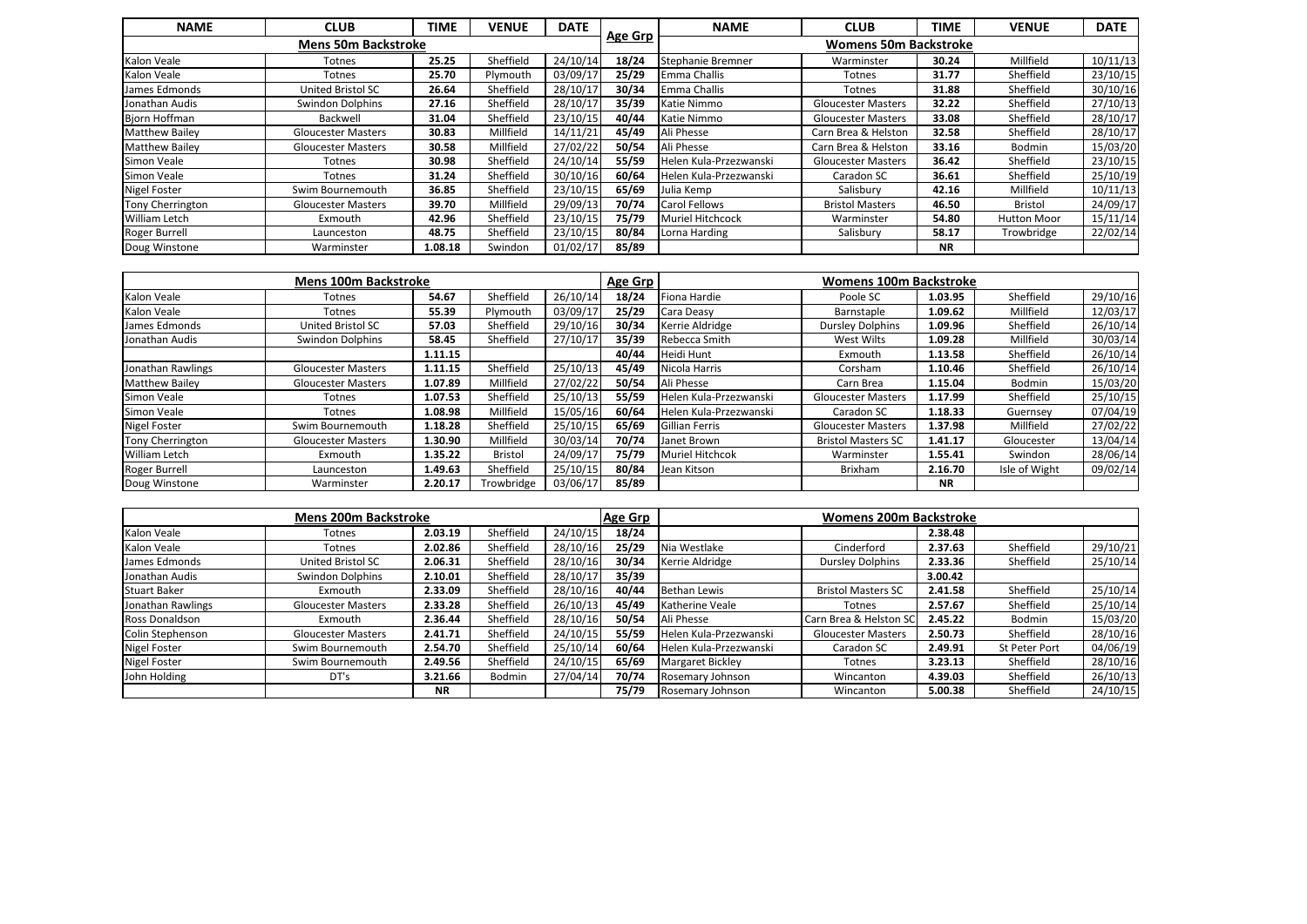| <b>NAME</b>            | <b>CLUB</b>               | TIME  | <b>VENUE</b>       | <b>DATE</b> |                | <b>NAME</b>             | <b>CLUB</b>                 | TIME      | <b>VENUE</b>       | <b>DATE</b> |
|------------------------|---------------------------|-------|--------------------|-------------|----------------|-------------------------|-----------------------------|-----------|--------------------|-------------|
|                        | <b>Mens 50m Butterfly</b> |       |                    |             | <b>Age Grp</b> |                         | <b>Womens 50m Butterfly</b> |           |                    |             |
| <b>Matthew Bray</b>    | United Bristol SC         | 25.22 | Sheffield          | 25/10/14    | 18/24          | Emma Bickley            | United Bristol SC           | 29.04     | Sheffield          | 28/10/17    |
| Kalon Veale            | Devon                     | 24.86 | Millfield          | 19/11/17    | 25/29          | Fiona Hardie            | Poole SC                    | 29.75     | Fareham            | 27/04/19    |
| <b>Warren Barrett</b>  | Devon                     | 25.06 | Millfield          | 19/11/17    | 30/34          | Emma Oliver             | <b>Durrington Otters</b>    | 30.35     | Sheffield          | 25/10/14    |
| Masai Zebe-Cheke       | Plymouth Leander          | 25.35 | Sheffield          | 25/10/15    | 35/39          | Katie Nimmo             | <b>Gloucester Masters</b>   | 31.09     | Sheffield          | 26/10/13    |
| Bryan Fielder          | Poole                     | 28.14 | Millfield          | 12/03/17    | 40/44          | Sara Dykes              | Weston-Super-Mare           | 30.89     | Sheffield          | 25/10/14    |
| <b>Graham Cridland</b> | Tiverton                  | 28.28 | Sheffield          | 25/10/14    | 45/49          | Katie Nimmo             | <b>Gloucester Masters</b>   | 32.12     | Millfield          | 14/11/21    |
| Nick Vaughan           | Poole                     | 28.75 | <b>Hutton Moor</b> | 15/11/14    | 50/54          | Sandra Jones            | <b>Gloucester Masters</b>   | 32.09     | Sheffield          | 25/10/15    |
| Simon Veale            | Totnes                    | 29.83 | <b>Hutton Moor</b> | 15/11/14    | 55/59          | Helen Kula-Przezwanski  | <b>Gloucester Masters</b>   | 34.45     | Sheffield          | 25/10/14    |
| <b>Graeme Milne</b>    | Truro                     | 29.36 | Sheffield          | 25/10/14    | 60/64          | Helen Kula-Przezwanski  | Caradon SC                  | 35.13     | Sheffield          | 26/10/19    |
| <b>Nigel Foster</b>    | Dorset                    | 37.73 | Millfield          | 19/11/17    | 65/69          | Susan Haigh             | Tiverton                    | 39.84     | Millfield          | 19/11/17    |
| <b>William Letch</b>   | Exmouth                   | 36.92 | Millfield          | 10/11/13    | 70/74          | Jean Howard-Jones       | Poole SC                    | 46.82     | Millfield          | 10/11/13    |
| <b>William Letch</b>   | Exmouth                   | 36.64 | Sheffield          | 25/10/15    | 75/79          | <b>Muriel Hitchcock</b> | Warminster                  | 58.86     | <b>Hutton Moor</b> | 15/11/14    |
| Donald Leatherbarrow   | <b>Gloucester Masters</b> | 45.42 | Gloucester         | 22/04/18    | 80/84          |                         |                             | <b>NR</b> |                    |             |

|                       | <b>Mens 100m Butterfly</b> |         |           |          | <b>Age Grp</b> |                        | <b>Womens 100m Butterfly</b> |           |           |          |
|-----------------------|----------------------------|---------|-----------|----------|----------------|------------------------|------------------------------|-----------|-----------|----------|
| <b>Bartek Karpisz</b> | United Bristol SC          | 54.90   | Sheffield | 27/10/17 | 18/24          | Fiona Hardie           | Poole SC                     | 1.01.48   | Sheffield | 28/10/16 |
| Kalon Veale           | Totnes                     | 56.63   | Millfield | 27/10/17 | 25/29          | Kathleen Baker         | Poole SC                     | 1.08.20   | Sheffield | 27/10/17 |
| Daniel John           | <b>Totnes</b>              | 59.11   | Sheffield | 27/10/17 | 30/34          | Sarah Quartermaine     | Carn Brea & Helston          | 1.07.67   | Millfield | 13/05/18 |
| Jonathan Audis        | Swindon Dolphins           | 58.53   | Sheffield | 27/10/17 | 35/39          | Rebecca Smith          | West Wilts Force 5           | 1.10.50   | Sheffield | 25/10/14 |
| John Drake            | Swindon Dolphins           | 1.01.89 | Sheffield | 30/10/16 | 40/44          | Sara Dykes             | Weston-Super-Mare            | 1.08.55   | Sheffield | 25/10/14 |
| Graham Cridland       | Tiverton                   | 1.05.01 | Sheffield | 25/10/14 | 45/49          | Philippa O'Grady       | Exmouth                      | 1.11.07   | Sheffield | 24/10/15 |
| Peter Smith           | <b>Gloucester Masters</b>  | 1.05.27 | Sheffield | 29/10/21 | 50/54          | Sandra Jones           | <b>Gloucester Masters</b>    | 1.13.36   | Sheffield | 24/10/15 |
| Simon Veale           | Totnes                     | 1.06.04 | Sheffield | 27/10/13 | 55/59          | Helen Kula-Przezwanski | <b>Gloucester Masters</b>    | 1.21.41   | Sheffield | 27/10/17 |
| <b>Graeme Milne</b>   | Truro                      | 1.07.09 | Sheffield | 24/10/15 | 60/64          | Helen Kula-Przezwanski | <b>Gloucester Masters</b>    | 1.22.46   | Horfield  | 18/05/19 |
| Andy Chapman          | Corsham                    | 1.32.04 | Sailsbury | 14/04/18 | 65/69          |                        |                              | 1.39.37   |           |          |
| <b>Tony Fairfoull</b> | <b>Swindon Masters</b>     | 1.45.23 | Swindon   | 01/02/17 | 70/74          | Lesley Maynard         | Sailsbury                    | 2.50.33   | Swindon   | 01/02/17 |
| William Letch         | Exmouth                    | 1.32.64 | Bristol   | 24/09/17 | 75/79          |                        |                              | <b>NR</b> |           |          |

|                       | <b>Mens 200m Butterfly</b>     |           |           |          | Age Grp |                    | <b>Womens 200m Butterfly</b> |           |           |          |
|-----------------------|--------------------------------|-----------|-----------|----------|---------|--------------------|------------------------------|-----------|-----------|----------|
| <b>Bartek Karpisz</b> | United Bristol SC              | 2.13.42   | Sheffield | 23/10/15 | 18/24   | Lauren Matthews    | Swindon Dolphins             | 2.25.16   | Sheffield | 29/10/17 |
| Daniel John           | Totnes                         | 2.12.94   | Sheffield | 24/10/14 | 25/29   | Nia Westlake       | Cinderford                   | 2.36.85   | Sheffield | 29/10/21 |
| Daniel John           | Totnes                         | 2.11.17   | Sheffield | 29/10/17 | 30/34   | Sarah Quartermaine | Carn Brea & Helston          | 2.39.84   | Saltash   | 20/01/18 |
| Peter Gleed           | Southwold                      | 2.22.59   | Sheffield | 24/10/14 | 35/39   | Jessica Wooddisse  | <b>Stroud Masters</b>        | 2.39.72   | Bracknell | 01/03/14 |
| John Drake            | Swindon Dolphins               | 2.24.25   | Sheffield | 26/10/16 | 40/44   | Jessica Wooddisse  | <b>Stroud Masters</b>        | 2.37.88   | Bracknell | 26/10/18 |
| Darren Beer           | <b>Crediton &amp; District</b> | 2.37.31   | Sheffield | 24/10/14 | 45/49   | Philippa O'Grady   | Exmouth                      | 2.38.25   | Sheffield | 23/10/15 |
| Darren Beer           | <b>Crediton &amp; District</b> | 2.39.92   | Sheffield | 29/10/17 | 50/54   | Sandra Jones       | <b>Gloucester Masters</b>    | 3.17.50   | Barnet    | 07/07/18 |
|                       |                                | 3.16.15   |           |          | 55/59   | Ninette Hibbs      | St Austell                   | 3.09.58   | Sheffield | 29/10/17 |
| John Ryan             | DT's                           | 3.35.56   | Saltash   | 21/01/17 | 60/64   | Susan Haigh        | Tiverton                     | 3.11.14   | Guildford | 05/10/13 |
| John Ryan             | DT's                           | 3.41.12   | Saltash   | 20/01/18 | 65/69   |                    |                              | 3.47.03   |           |          |
| Tim Mann              | St Austell                     | 4.06.46   | Bodmin    | 06/05/17 | 70/74   |                    |                              | <b>NR</b> |           |          |
|                       |                                | <b>NR</b> |           |          | 75/79   |                    |                              | <b>NR</b> |           |          |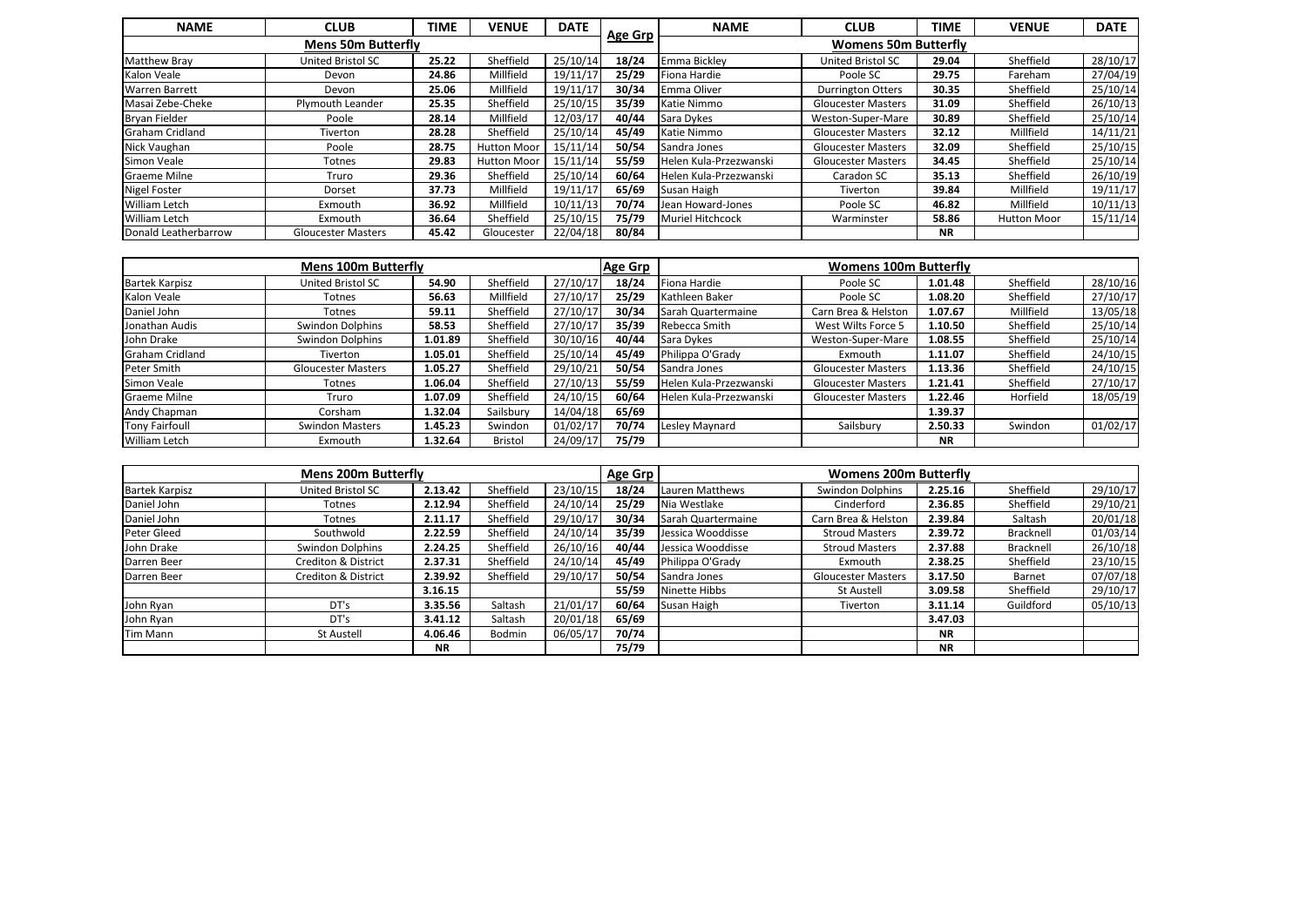| <b>NAME</b>                  | <b>CLUB</b>               | TIME  | <b>VENUE</b> | <b>DATE</b> |         | <b>NAME</b>             | <b>CLUB</b>                    | TIME      | <b>VENUE</b> | <b>DATE</b> |
|------------------------------|---------------------------|-------|--------------|-------------|---------|-------------------------|--------------------------------|-----------|--------------|-------------|
| <b>Mens 50m Breaststroke</b> |                           |       |              |             | Age Grp |                         | <b>Womens 50m Breaststroke</b> |           |              |             |
| Levin Veale                  | Totnes                    | 28.89 | Sheffield    | 29/10/17    | 18/24   | Aimee Carter            | <b>Gloucester Masters</b>      | 33.45     | Sheffield    | 29/10/17    |
| James Broady                 | <b>Gloucester Masters</b> | 29.26 | Gloucester   | 31/03/19    | 25/29   | Hannah Wiltshire        | Poole SC                       | 33.64     | Millfield    | 15/05/16    |
| <b>Warren Barrett</b>        | Exeter uni Alumni         | 30.30 | Sheffield    | 29/10/17    | 30/34   | Hannah Wiltshire        | Poole SC                       | 34.69     | Millfield    | 12/03/17    |
| <b>Graham Marshall</b>       | City of Bristol           | 31.36 | Sheffield    | 26/10/13    | 35/39   | Alex McRae              | Devon                          | 37.38     | Millfield    | 19/11/17    |
| <b>Nigel Masters</b>         | Cirencester               | 32.21 | Sheffield    | 24/10/15    | 40/44   | Heidi Hunt              | Exmouth                        | 36.07     | Sheffield    | 26/10/14    |
| <b>Nigel Masters</b>         | Cirencester               | 32.37 | Millfield    | 29/10/17    | 45/49   | Heidi Hunt              | Exmouth                        | 36.08     | Sheffield    | 29/10/16    |
| Mark Partridge               | <b>Stroud Masters</b>     | 33.88 | Sheffield    | 26/10/14    | 50/54   | Rebecca Jenkinson       | Exeter City                    | 39.61     | Sheffield    | 26/10/13    |
| Mark Partridge               | <b>Stroud Masters</b>     | 34.79 | Sheffield    | 26/10/18    | 55/59   | Rebecca Jenkinson       | Exeter City                    | 41.15     | Plymouth     | 01/07/18    |
| David Smith                  | Devonport RSA             | 36.09 | Saltash      | 20/01/18    | 60/64   | Alison Nye              | Swindon                        | 40.62     | Millfield    | 12/03/17    |
| John Anderson                | Wincanton                 | 38.04 | Sheffield    | 27/10/19    | 65/69   | Gillian Ferris          | <b>Gloucester Masters</b>      | 46.97     | Millfield    | 10/11/19    |
| Alan Morris                  | Wincanton                 | 46.82 | Millfield    | 12/03/17    | 70/74   | Jean Howard-Jones       | Poole SC                       | 51.60     | Millfield    | 10/11/13    |
| Donald Leatherbarrow         | <b>Gloucester Masters</b> | 44.23 | Sheffield    | 26/10/13    | 75/79   | <b>Muriel Hitchcock</b> | Warminster                     | 50.38     | Millfield    | 10/11/13    |
| Donald Leatherbarrow         | <b>Gloucester Masters</b> | 48.19 | Gloucester   | 22/04/18    | 80/84   | Muriel Hitchcock        | Warminster                     | 57.14     | Gloucester   | 22/04/18    |
| <b>Grenville Cole</b>        | AST Burnham               | 58.45 | Gloucester   | 23/04/17    | 85/89   |                         |                                | <b>NR</b> |              |             |

| <b>Mens 100m Breaststroke</b> |                           |         |            |          | Age Grp | <b>Womens 100m Breaststroke</b> |                           |         |            |          |
|-------------------------------|---------------------------|---------|------------|----------|---------|---------------------------------|---------------------------|---------|------------|----------|
| Levin Veale                   | Totnes                    | 1.03.65 | Sheffield  | 28/10/17 | 18/24   | Aimee Carter                    | <b>Gloucester Masters</b> | 1.12.62 | Sheffield  | 28/10/17 |
| James Broady                  | <b>Gloucester Masters</b> | 1.05.21 | Gloucester | 31/03/19 | 25/29   | Hannah Wiltshire                | Poole SC                  | 1.14.07 | Millfield  | 15/05/16 |
| James Flanaghan               | <b>Bristol Henlease</b>   | 1.08.84 | Plymouth   | 05/09/21 | 30/34   | Hannah Wiltshire                | Poole SC                  | 1.16.05 | Millfield  | 12/03/17 |
| Graham Marshall               | City of Bristol           | 1.09.90 | Sheffield  | 26/10/13 | 35/39   | Alison Browning                 | Exmouth                   | 1.22.15 | Sheffield  | 28/10/17 |
| <b>Nigel Masters</b>          | Cirencester               | 1.09.10 | Sheffield  | 23/10/15 | 40/44   | Katie Nimmo                     | <b>Gloucester Masters</b> | 1.25.79 | Gloucester | 22/04/18 |
| <b>Nigel Masters</b>          | Swindon Dolphins          | 1.09.95 | Sheffield  | 28/10/17 | 45/49   | Debbie Atkins                   | Weston Super Mare SC      | 1.22.46 | Sheffield  | 29/10/21 |
| <b>Mark Partridge</b>         | <b>Stroud Masters</b>     | 1.15.53 | Sheffield  | 26/10/13 | 50/54   | Sandra-Jane Jones               | <b>Gloucester Masters</b> | 1.27.09 | Sheffield  | 25/10/19 |
| <b>Mark Partridge</b>         | <b>Stroud Masters</b>     | 1.20.76 | Gloucester | 22/04/18 | 55/59   | Helen Kula-Przezwanski          | <b>Gloucester Masters</b> | 1.36.37 | Shrewsbury | 07/01/17 |
| Simon Veale                   | Totnes                    | 1.22.65 | Plymouth   | 01/07/18 | 60/64   | Helen Kula-Przezwanski          | Caradon                   | 1.37.17 | Guernsey   | 05/04/19 |
| John Anderson                 | Wincanton                 | 1.24.88 | Sheffield  | 25/10/19 | 65/69   | Gillian Ferris                  | <b>Gloucester Masters</b> | 1.46.64 | Millfield  | 27/02/22 |
| William Letch                 | Exmouth                   | 1.39.42 | Millfield  | 29/09/13 | 70/74   | Lesley Maynard                  | Salisbury                 | 2.21.58 | Swindon    | 28/06/14 |
| <b>William Letch</b>          | Exmouth                   | 1.46.95 | Plymouth   | 03/09/17 | 75/79   | Muriel Hitchcok                 | Warminster                | 1.59.35 | Swindon    | 28/06/14 |
| Donald Leatherbarrow          | <b>Gloucester Masters</b> | 1.49.79 | Gloucester | 22/04/18 | 80/84   | Muriel Hitchcok                 | Warminster                | 2.12.64 | Gloucester | 31/03/19 |
| <b>Grenville Cole</b>         | AST Burnham               | 2.10.22 | Sheffield  | 28/10/16 | 85/89   |                                 |                           |         |            |          |

| <b>Mens 200m Breaststroke</b> |                           |         |                | Age Grp  | <b>Womens 200m Breaststroke</b> |                         |                           |           |                          |          |
|-------------------------------|---------------------------|---------|----------------|----------|---------------------------------|-------------------------|---------------------------|-----------|--------------------------|----------|
|                               |                           | 2.39.13 |                |          | 18/24                           | <b>Kay De Courcy</b>    | St Austell SC             | 2.43.76   | Bodmin                   | 27/04/14 |
| James Flanaghan               | United Bristol SC         | 2.28.01 | Sheffield      | 24/10/15 | 25/29                           | Kathleen Baker          | Poole SC                  | 2.47.99   | Sheffield                | 27/10/17 |
| <b>Thomas Hughes</b>          | Totnes                    | 2.35.40 | Sheffield      | 30/10/16 | 30/34                           | Emma Oliver             | <b>Durrington Otters</b>  | 2.55.45   | Sheffield                | 24/10/14 |
| Graham Marshall               | City of Bristol           | 2.34.00 | Sheffield      | 25/10/13 | 35/39                           | Katie Nimmo             | <b>Gloucester Masters</b> | 2.58.88   | Sheffield                | 24/10/14 |
| Nigel Masters                 | Cirencester               | 2.30.96 | Sheffield      | 24/10/15 | 40/44                           | <b>Alison Browning</b>  | Exeter SC                 | 3.05.27   | Saltash                  | 20/01/18 |
| <b>Nigel Masters</b>          | Swindon Dolphins          | 2.32.73 | Sheffield      | 27/10/17 | 45/49                           | Debbie Atkins           | <b>Weston Super Mare</b>  | 3.01.98   | <b>Weston Super Mare</b> | 29/09/19 |
| Darren Beer                   | Crediton & District       | 2.44.56 | Sheffield      | 27/10/17 | 50/54                           | Ninette Hibbs           | St Austell SC             | 3.09.51   | Sheffield                | 25/10/13 |
| Mark Partridge                | <b>Stroud Masters</b>     | 3.10.19 | Sheffield      | 26/10/18 | 55/59                           | Ninette Hibbs           | St Austell SC             | 3.17.30   | Bodmin                   | 06/05/17 |
| John Anderson                 | Wincanton                 | 3.09.61 | Sheffield      | 27/10/17 | 60/64                           | Jayne Ball              | <b>Gloucester Masters</b> | 3.27.75   | Sheffield                | 24/10/14 |
| Thomas Morrow                 | <b>Gloucester Masters</b> | 3.07.80 | Newport        | 27/11/21 | 65/69                           | <b>Margaret Bickley</b> | <b>Totnes</b>             | 3.42.10   | Sheffield                | 30/10/16 |
| Robert Lloyd-Evans            | Poole SC                  | 3.48.78 | Poole          | 15/02/15 | 70/74                           |                         |                           | <b>NR</b> |                          |          |
| Robert Lloyd-Evans            | Poole SC                  | 3.53.60 | <b>Bristol</b> | 24/09/17 | 75/79                           | Muriel Hitchcock        | Warminster                | 4.40.14   | Bristol                  | 24/09/17 |